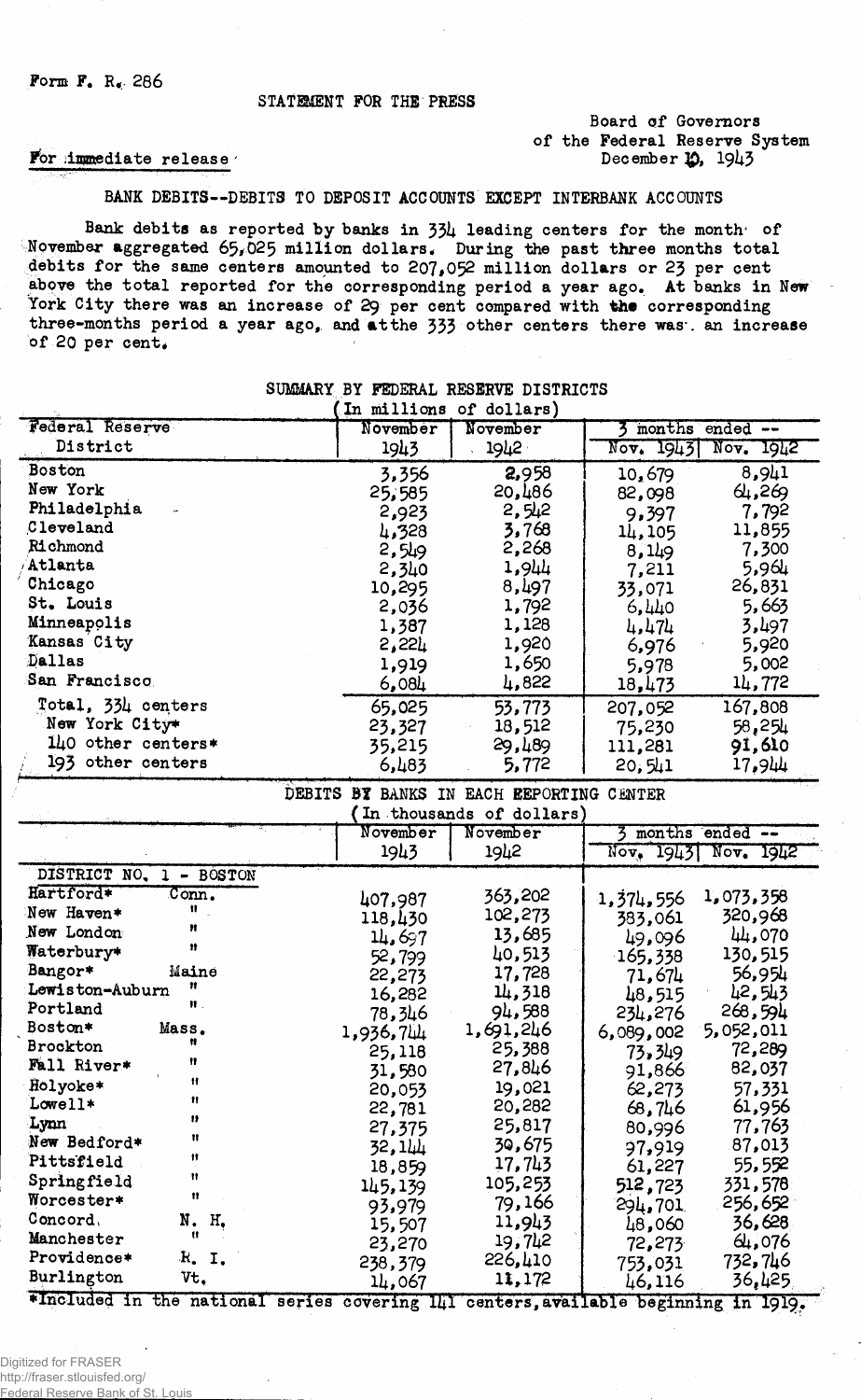| EACH REPORTING CENTER<br>Form F. K. 286a<br>DEBITS BY BANKS IN |                             |                          |                  |                                       |                      |
|----------------------------------------------------------------|-----------------------------|--------------------------|------------------|---------------------------------------|----------------------|
|                                                                |                             | In thousands of dollars) |                  |                                       |                      |
|                                                                |                             | November                 | November         | 3 months ended --                     |                      |
|                                                                |                             | 1943                     | 1942             | Nov, 1943                             | Nov. 1942            |
| DISTRICT NO. 2 - NEW YORK                                      |                             |                          |                  |                                       |                      |
| Bridgeport                                                     | Conn.                       | 120, 546                 | 99,054           | 370,821                               | 313,217              |
| Stamford                                                       | n                           | 29,077                   | 25,276           | 96,722                                | 81,968               |
| Jersey City                                                    | J.<br>$N_{\bullet}$         | 212, 142                 | 196,903          | 622, 479                              | 591,419              |
| Montelair                                                      |                             | 16,912                   | 15,899           | 54,173                                | 46,757               |
| Newark                                                         | 11                          | 547,740                  | 501,110          | 1,783,969                             | 1,487,534            |
| Passaic*                                                       | 11                          | 55,569                   | 50,590           | 166,012                               | 158,794              |
| Paterson                                                       | Ħ                           | 78,109                   | 65,179           | 241,562                               | 195,116              |
| Albany*                                                        | $N_{\bullet}$<br>Y,         | 238,033                  | 217,806          | 714,374                               | 654,770              |
| Binghamton*                                                    |                             | 28,574                   | 26,294           | 91,383                                | 83,601               |
| Buffalo*                                                       | n                           | 399,320                  | 337,851          | 1,224,093                             | 1,052,681            |
| Elmira                                                         | Ħ                           | 28,768                   | 30,051           | 92,272                                | 89,206               |
| Jamestown                                                      | n                           | 22,526                   | 19,679           | 72,012                                | 60,006               |
| New York*                                                      | Ħ                           | 23,326,668               | 18,511,880       | 75,230,150                            | 58,254,280           |
| Poughkeepsie                                                   | n                           | 24,280                   | 17,919           | 73,606                                | 57,856               |
| kochester*                                                     | n                           | 204,111                  | 168,043          | 622,620                               | 513,801              |
| Schnectady                                                     | 11                          | 43,531                   | 41,474           | 137,859                               | 126,289              |
| Syracuse*                                                      | H                           | 111,976                  | 116,531          | 359,518                               | 368,096              |
| Utica                                                          | Ħ                           | 47,451                   | 44,051           | 144,518                               | 133,956              |
| DISTRICT NO. 3 - PHILADELPHIA                                  |                             |                          |                  |                                       |                      |
| Wilmington*                                                    | $\texttt{Del}$ .            | 172,879                  | 129,638          | 556,219                               | 446,167              |
| Atlantic City                                                  | $N_{\bullet}$ $J_{\bullet}$ | 20,263                   | 16,584           | 69,853                                | 52,709               |
| Camden                                                         | Ħ                           | 77,103                   | 82,235           | 243,219                               | 252,497              |
| Trenton*                                                       | Ħ                           | 109,438                  | 101,160          | 315,201                               | 267,949              |
| Allentown                                                      | Penna.<br>n                 | 38,519                   | 31,977           | $-123,604$                            | 102,069              |
| Altoona*                                                       | 11                          | 12,914                   | 10,953           | 41,614                                | 35,633               |
| Bethlehem                                                      | Ħ                           | 23,965                   | 24,930           | 75,337                                | 77,075               |
| Chester*                                                       | Ħ                           | 46,390                   | 28,587           | 139,110                               | 92,000               |
| Harrisburg                                                     | Ħ                           | 56,716                   | 50,949           | 187,079                               | 161,802              |
| Hazleton                                                       | 11                          | 13,807                   | 11,837           | 43,487                                | 38,793               |
| Johnstown                                                      | Ħ                           | 21,557                   | 20,628           | 63,572                                | 64,927               |
| Lancaster*                                                     | Ħ                           | 40,711                   | 31,304           | 126,361                               | 100,820              |
| Lebanon                                                        | n                           | 11,181                   | 9,587            | 36,173                                | 29,210               |
| Norristown                                                     | n                           | 14,535                   | 13,486           | 47,012<br>6,652,593                   | 41,106               |
| Philadelphia*<br>keading                                       | Ħ                           | 2,063,765                | 1,795,322        | 161,214                               | 5,451,318<br>136,806 |
| Scranton*                                                      | Ħ                           | 49,755                   | 44,519           | 201,952                               | 167,974              |
| Wilkes-Barre*                                                  | Ħ                           | 53,725                   | 50,470<br>30,458 | 106,357                               | 90,231               |
| Williamsport*                                                  | Ħ                           | 34,097<br>18,964         | 21,651           | 60,022                                | 68,441               |
| York*                                                          | Ħ                           | 42,411                   | 35,602           | 135,481                               | 114,344              |
| DISTRICT NO. 4 - CLEVELAND                                     |                             |                          |                  |                                       |                      |
| Covington-Newport                                              | Ky.                         | 23,137                   | 20,933           | 71,562                                | 65,826               |
| Lexington*                                                     |                             | 24,798                   | 26,121           | 78.944                                | 81,281               |
| Akron*                                                         | Ohio                        | 163,146                  | 137,630          | 573,307                               | 442,711              |
| Canton                                                         | Ħ                           | 70,354                   | 62,603           | 225,760                               | 198,125              |
| Cincinnati                                                     | Ħ                           | 561,696                  | 530,816          | 1,842,080                             | 1,662,234            |
| Cleveland*                                                     | 8                           | 1,198,422                | 969,767          | 3,899,021                             | 3,096,294            |
| Columbus*                                                      | n                           | 284,985                  | 253,959          | 925,522                               | 742,113              |
| Dayton*                                                        | n                           | 135,793                  | 114,851          | 436.717                               | 362,072              |
| Hamilton                                                       | 11                          | 19,436                   | 19,644           | 65,664                                | 57,525               |
| Lima                                                           | Ħ                           | 24,050                   | 25,352           | 76,114                                | 72,426               |
| Lorain                                                         | Ħ                           | 7,355                    | 6,260            | 24,035                                | 20,080               |
| Mansfield                                                      | 8                           | 18,333                   | 15,236           | 57,621                                | 48,706               |
| Middletown                                                     | Ħ                           | 19,035                   | 17,185           | 61,101<br>$\mathbf{f} = \mathbf{f}$ . | 54,071               |
| Portsmouth                                                     | n                           | 9,914                    | 9,390            | 33,424                                | 29,677               |
| Springfield*                                                   | Ħ                           | 36,423                   | 25,103           | 102,700                               | 80,653               |
| Steubenville                                                   | Ħ                           | 12,337                   | 11,438           | 39,556                                | 36,156               |
| Toledo*                                                        | Ħ                           | 227,297                  | 199,779          | 729,366                               | 645,396              |
| Warren                                                         | Ħ                           | 22,130                   | 21,094           | 74,406                                | 71,299               |
| Youngstown*                                                    | 11                          | 77,797                   | 70,091           | 266,492                               | 232,404              |
| Zanesville                                                     | π                           | 11,736                   | 11,772           | 37,592                                | 35,031               |

l,

 $\bar{z}$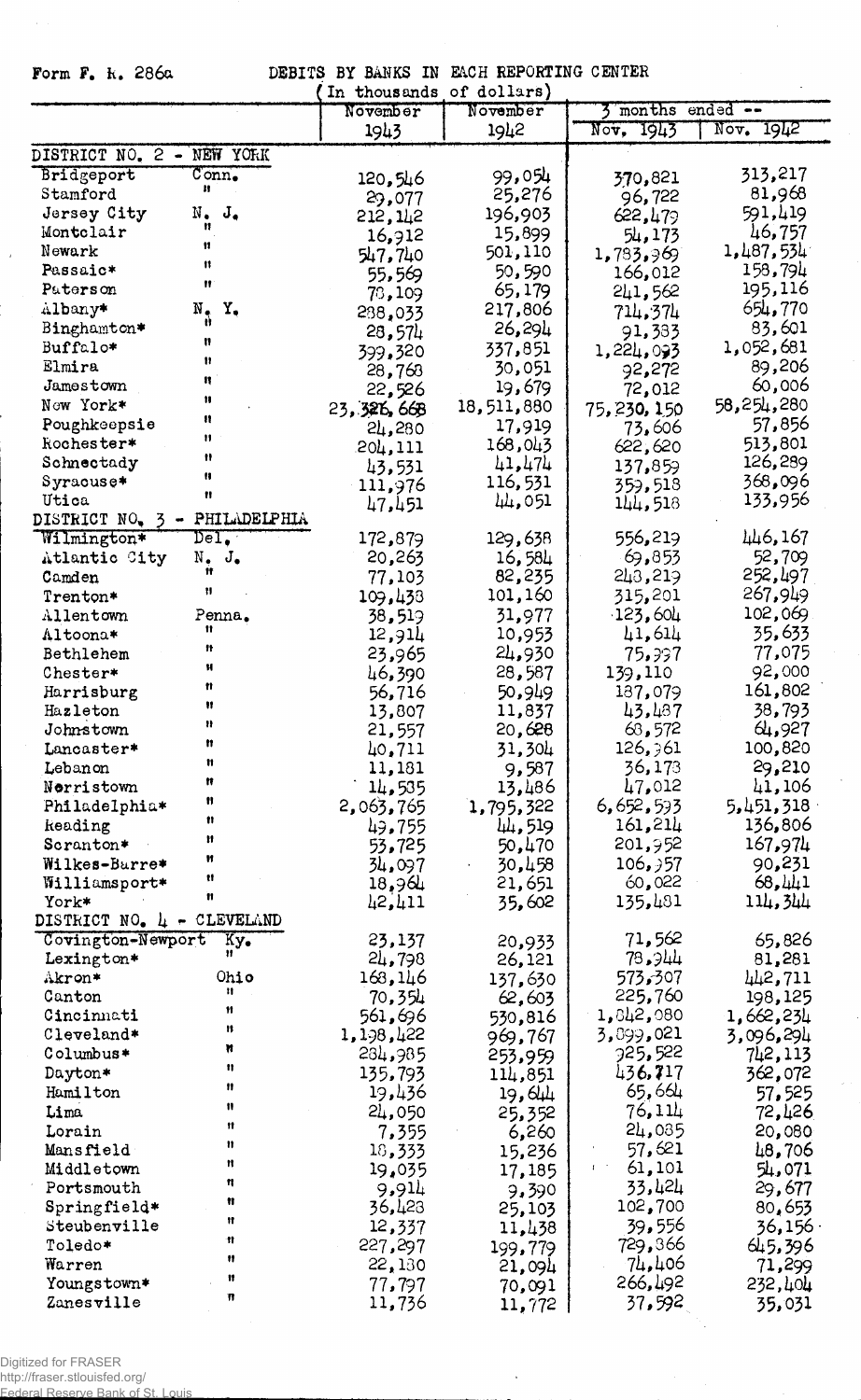$\gamma_{\rm{max}}$ 

| DEBITS BY BANKS IN EACH REPORTING CENTER<br>Form F. R. 286b<br>(In thousands of dollars) |                          |                       |                   |                    |                    |
|------------------------------------------------------------------------------------------|--------------------------|-----------------------|-------------------|--------------------|--------------------|
|                                                                                          |                          | November              | November          | 3 months ended --  |                    |
|                                                                                          |                          | 1943                  | 1942              | Nov. 1943          | Nov.<br>1942       |
| DISTRICT NO. 4 - CLEVELAND                                                               |                          | (Cont <sup>t</sup> d) |                   |                    |                    |
| Butler                                                                                   | Penna,<br>n              | 17,167                | 12,489            | 56,996             | 39,201<br>155,773  |
| Erie*                                                                                    | n                        | 57,403                | 51,082<br>4,149   | 193,777<br>17, 147 | 13,458             |
| Franklin<br>Greensburg*                                                                  | Ħ                        | 5,393<br>10,730       | 9,150             | 33,426             | 29,778             |
| Homestead                                                                                | Ħ                        | 4,991                 | 4,200             | 15,640             | 13,563             |
| Cil City*                                                                                | Ħ                        | 14,529                | 12,530            | 47,932             | 38,811             |
| Pittsburgh*                                                                              | Ħ                        | 1,211,064             | 1,077,535         | 3,943,310          | 3,388,744          |
| Sharon                                                                                   | Ħ                        | 15,630                | 14,463            | 50,065             | 44,454             |
| Wheeling*                                                                                | W. Va.                   | 37,452                | 33,087            | 124,872            | 97,564             |
| DISTRICT NO.                                                                             | 5 - RICHMOND             |                       |                   |                    | 1,272,364          |
| Washington                                                                               | <u>n. c.</u>             | 446,411               | 414,671           | 1,433,545          | 1,968,765          |
| Baltimore*                                                                               | Md.<br>Ħ                 | 735,375               | 627,888<br>9,827  | 2,281,648          | 31,653             |
| Cumberland                                                                               | n                        | 11,500                | 8,703             | 37,624             | 29,178             |
| Frederick                                                                                | Ħ                        | 10,862                | 12,950            | 35,302<br>50,640   | 42,896             |
| Hagerstown<br>Asheville                                                                  | N.C.                     | 16,424                | 17,879            | 66,310             | 58,327             |
| Charlotte*                                                                               | Ħ                        | 20,226                | 132,621           | 349,558            | 415,959            |
| Durham                                                                                   | Ħ                        | 107,973<br>89,127     | 60,246            | 277,286            | 247,350            |
| Greensboro                                                                               | Ħ                        | 32,007                | 26,877            | 108,263            | 85,780             |
| Kinston                                                                                  | Ħ                        | 9,733                 | 8,129             | 56,495             | 53.945             |
| Raleigh*                                                                                 | Ħ                        | 48,912                | 42,081            | 160,844            | 141,161            |
| Wilmington                                                                               | Ħ                        | 34,576                | 34,848            | 115,365            | 105,444            |
| Wilson                                                                                   | Ħ                        | 17,933                | 13,757            | 80,436             | 85,310             |
| Winston-Salem                                                                            | Ħ                        | 78,356                | 65,227            | 246,251            | 208,157            |
| Charleston                                                                               | s.<br>$c_{\bullet}$<br>Ħ | 37,420                | 34,951            | 123,818            | 107,756<br>150,930 |
| Columbia*                                                                                | Ħ                        | 54,128                | 49,958            | 158,729            | 108,070            |
| Greenville*                                                                              | $\mathbf{H}$ .           | 36,723                | 35,075<br>21,347  | 120,768            | 64,882             |
| Spartanburg<br>Charlottesville Va.                                                       |                          | 20,873                | 11,079            | 69,864<br>40,897   | 34,864             |
| Danville                                                                                 | Ħ                        | 13,797<br>31,551      | 25,363            | 35,023             | 92,383             |
| Lynchburg                                                                                |                          | 22,186                | 19,481            | 65,461             | 57,050             |
| Newport News                                                                             | 88                       | 23,131                | 26,709            | 91,770             | 115,618            |
| Norfolk*                                                                                 | Ħ                        | 115,464               | 113,476           | 364,164            | 348,970            |
| Portsmouth                                                                               | Ħ                        | 14,957                | 14,557            | 56,152             | 42,827             |
| Richmond*                                                                                | Ħ                        | 333.366               | 270,668           | 1,085,757          | 907,507            |
| Roanoke                                                                                  | Ħ                        | 38,101                | 35, 184           | 119,905            | 109,122            |
| Bluefield                                                                                | W.Va.                    | 19,935                | 17,525            | 66,090             | 55,947<br>204,740  |
| Charleston                                                                               |                          | 73.287                | 68,792            | 233,886            | 37,831             |
| Clarksburg                                                                               |                          | 14.452                | 11,358<br>24,268  | 42,575<br>80, 866  | 76,102             |
| Huntington<br>Parkersburg                                                                |                          | 25,809<br>14,358      | 12,303            | 43,677             | 39,562             |
| DISTRICT NO.                                                                             | $6 \bullet$ ATLANTA      |                       |                   |                    |                    |
| Anniston                                                                                 | Ala.                     | 14,739                | 13,423            | 45.799             | 45,647             |
| Birmingham*                                                                              | R                        | 166,536               | 149,310           | 539.790            | 481,184            |
| Dothan                                                                                   |                          | 3,694                 | 6,777             | 28,563             | 21,801             |
| Gadsden                                                                                  | Ħ                        | 10,500                | 10,547            | 31,932             | 29,121             |
| Mobile*                                                                                  | n                        | 113,978               | 102,964           | 345,160            | 304,517<br>117,000 |
| Montgomery*                                                                              |                          | 42,701                | 38,180            | 128,239            | 382,344            |
| Jacksonville*                                                                            | Fla.<br>Ħ                | 166,636               | 128,353<br>65,121 | 486,525<br>277,215 | 198,209            |
| Miami<br>Orlando                                                                         |                          | 101,413               | 15,305            | 67,464             | 42,701             |
| Pensacola*                                                                               | Ħ                        | 21,767<br>22,003      | 18,295            | 67,506             | 54,819             |
| St. Petersburg                                                                           | Ħ                        | 20,648                | 13,570            | 57,160             | 38,317             |
| Tampa*                                                                                   | Ħ                        | 74,425                | 55,958            | 227,578            | 165,642            |
| Albany                                                                                   | Ga.                      | 11,092                | 9,360             | 31,979             | 26,602             |
| Atlanta*                                                                                 | Ħ                        | 442,369               | 368,511           | 1,405,017          | 1,157,088          |
| Augusta*                                                                                 | 11                       | 30,278                | 31,431            | 105,779            | 95,406             |
| <b>Brunswick</b>                                                                         | Ħ                        | 16,719                | 8,882             | 43,408             | 26,030             |
| Columbus                                                                                 | n                        | 32,753                | 32,539            | 107,394            | 102,635            |
| Elberton                                                                                 | Ħ                        | 1,967                 | 1,953             | 6,049              | 6,174              |
| leoon *                                                                                  | Ħ<br>n                   | 40,500                | 35,383            | 132,519            | 108,620<br>12,263  |
| <b>NOWMan</b>                                                                            | n                        | 4,486                 | 4,140             | 14.340             | 191,739            |
| $S_$ <i>vannah</i> *<br>Digitized for <b>Ros ER</b>                                      | n                        | 84,724                | 62,696<br>5,732   | 247,270<br>22,322  | 18,085             |
| http://fraser.stlouisfed.org/                                                            |                          | 7,275                 |                   |                    |                    |
| Federal Reserve Bank of St. Louis                                                        |                          |                       |                   |                    |                    |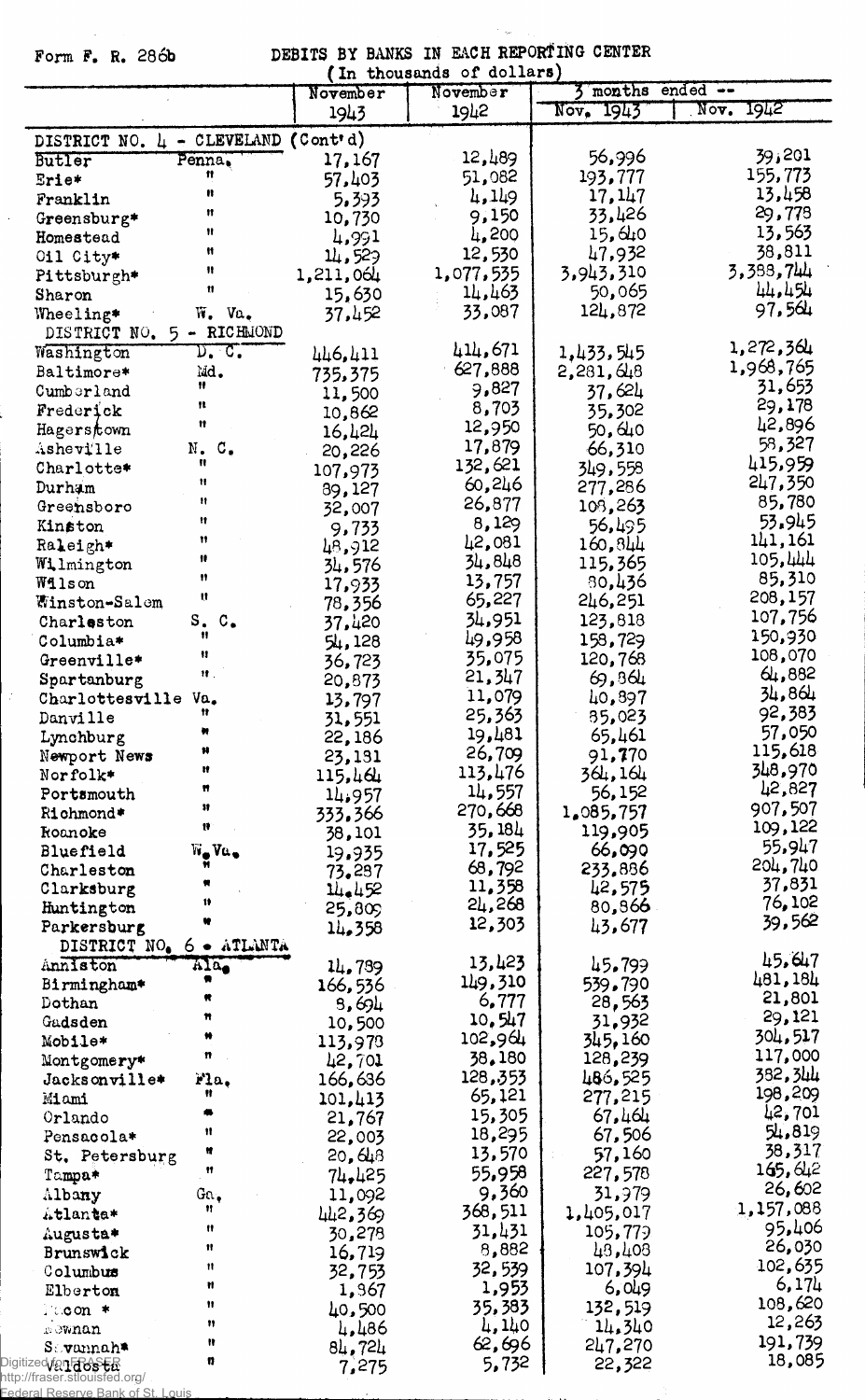### DEBITS BY BANKS IN EACH REPORTING CENTER (In thousands of dollars)

|                          |                                   | November  | November  | $3$ months ended $-$ |              |
|--------------------------|-----------------------------------|-----------|-----------|----------------------|--------------|
|                          |                                   | 1943      | 1942      | 1943<br>Nov.         | Nov.<br>1942 |
|                          |                                   |           |           |                      |              |
|                          | DISTRICT NO. 6 - ATLANTA (Cont'd) |           |           |                      |              |
| Baton Rouge              | La,                               | 38,347    | 37,177    | 118,268              | 105,386      |
| Lake Charles             |                                   | 21,447    | 14,888    | 62,645               | 41,532       |
| New Orleans*             | n                                 | 402,776   | 341,960   | 1,245,821            | 1,044,406    |
| Hattiesburg              | Miss.                             | 11,329    | 10,344    | 38,481               | 37,554       |
| Jackson                  | Ħ                                 | 48,738    | 66,449    | 159,749              | 199,560      |
| Meridian                 | 11                                | 15,344    | 14,815    | 51,227               | 46,674       |
| Vicksburg*               | n                                 | 20,865    | 16,458    | 74,063               | 46,958       |
| Chattanooga*             | Tenn.                             | 86,845    | 74,967    | 264,304              | 239,128      |
| Knoxville*               | $\mathbf{H}_1$                    | 80,862    | 43,368    | 242,029              | 134,979      |
| Nashville*               | n                                 | 176,897   | 144,372   | 530,447              | 441,644      |
| DISTRICT NO. 7 - CHICAGO |                                   |           |           |                      |              |
| Aurora                   | 111.                              | 16,961    | 13,991    | 52,606               | 45,839       |
| Bloomington*             | Ħ                                 | 13,887    | 18,736    | 64,601               | 55,947       |
| Champaign-Urbana         | Ħ                                 | 18,820    | 20,165    | 62,572               | 62,047       |
| Chicago*                 | Ħ                                 | 5,465,873 | 4,498,926 | 17,491,923           | 14,422,109   |
| Danville                 | Ħ                                 | 16,398    | 12,787    | 50,223               | 43,217       |
| Decatur*                 | 11                                | 38,940    | 46,129    | 138,124              | 139,450      |
| Elgin                    | Ħ                                 | 11,219    | 10, 643   | 36,024               | 32,507       |
| Joliet                   | Ħ                                 | 26,400    | 27,685    | 80,512               | 94,816       |
| Moline                   | Ħ                                 | 15,643    | 12,493    | 45,785               | 37,786       |
| Peoria*                  | n                                 | 93.424    | 81,289    | 280,521              | 249,709      |
| Rockford*                | Ħ                                 | 58,010    | 44,998    | 180,829              | 141,110      |
| Springfield              | 11                                | 40,358    | 37,560    | 119,808              | 113,969      |
| Fort Wayne*              | Ind.                              | 71,304    | 56,670    | 209,196              | 182,263      |
| Gary                     | Ħ                                 | 30,753    | 28,679    | 89,139               | 83,302       |
| Hammond                  | Ħ                                 | 15,086    | 13,026    | 46,121               | 39,731       |
| Indianapolis*            | n                                 | 401,321   | 324,463   | 1,290,876            | 1,016,271    |
| Lafayette                | Ħ                                 | 17,561    | 14,584    | 55,870               | 45.314       |
| Muncie                   | Ħ                                 | 22,689    | 20,315    | 71,370               | 63,576       |
| South Bend*              | n                                 | 55,694    | 57,720    | 176,495              | 179,704      |
| Terre Haute              | ₩.                                | 30,646    | 37,714    | 103,114              | 121,954      |
| Burlington               | Iowa                              | 12,785    | 11,629    | 39,600               | 37,174       |
| Cedar Rapids*            | n                                 | 45,307    | 37,069    | 142,133              | 116,704      |
| Clinton                  | Ħ<br>88                           | 11,559    | 9,361     | 34,920               | 29,860       |
| Davenport*               |                                   | 39,255    | 29,153    | 121,080              | 99,944       |
| Des Moines*              | 11                                | 130,200   | 114,163   | 483,480              | 385,342      |
| Dubuque*                 | Ħ<br>Ħ                            | 18,748    | 15,594    | 58,199               | 49,060       |
| Mason City               | Ħ                                 | 15,684    | 13,578    | 44,431               | 44,311       |
| Muscatine                | 11                                | 5,613     | 4,893     | 19,807               | 15,128       |
| Ottumwa                  | Ħ                                 | 20,214    | 18,099    | 59,506               | 54,888       |
| Sioux City*              | n                                 | 81,933    | 59,097    | 252,096              | 188,697      |
| Waterloo*                |                                   | 31,726    | 25,714    | 95,097               | 81,212       |

Revised figures for Meridian, Miss. July 1943 - 13,912, August 1943 - 14, 149,<br>September 1943 - 19360. Figures published beginning September 1942 are not<br>entirely comparable with those published earlier, which have not be Revised figure October 1943: Aurora, Ill., 17,392.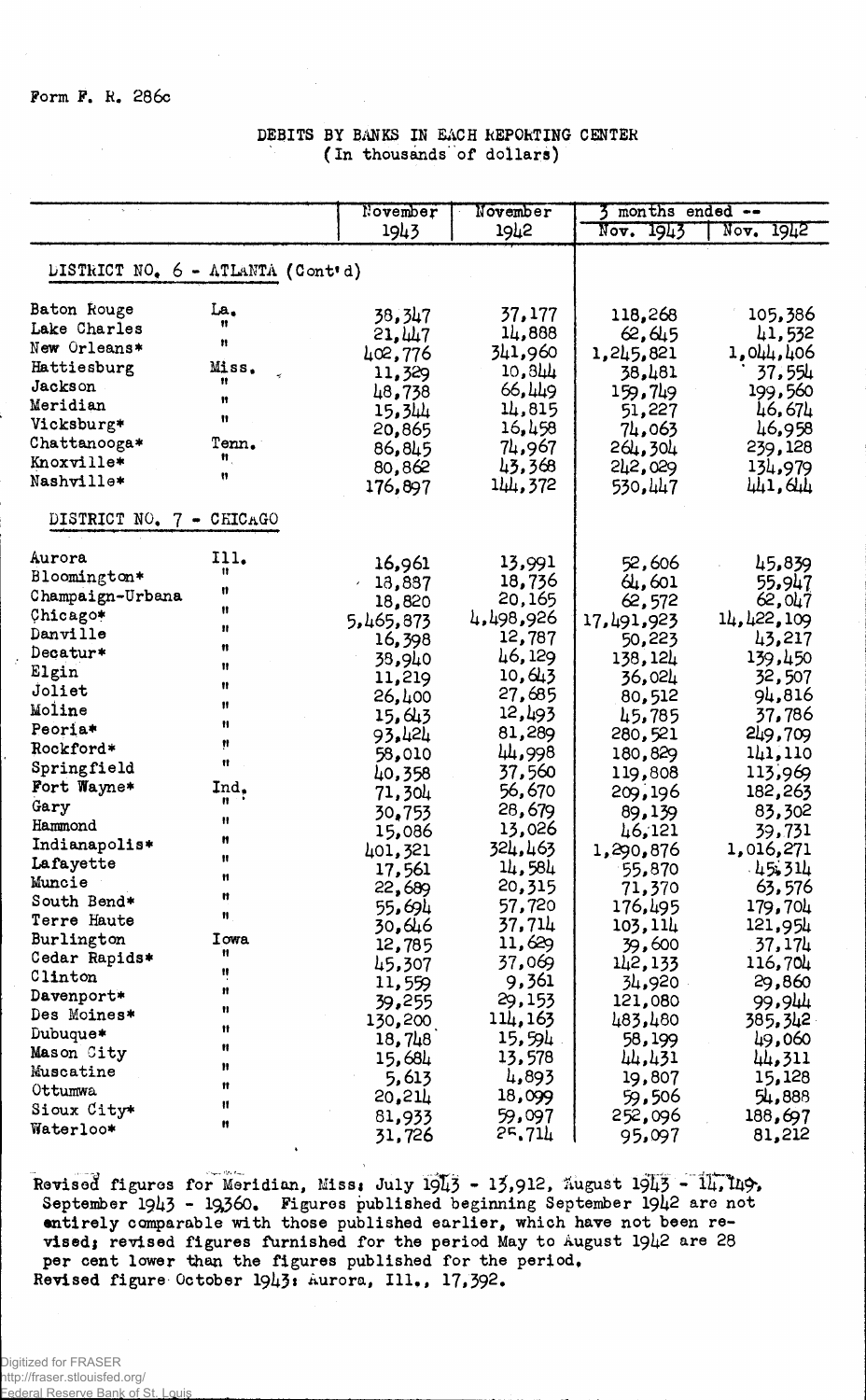Form F. R. 286d

- 1

## DEBITS BY BANKS IN EACH REPORTING CENTER (In thousands of dollars)

|                                           |              | November  | November  | 3 months ended -- |           |
|-------------------------------------------|--------------|-----------|-----------|-------------------|-----------|
|                                           |              | 1943      | 1942      | Nov. 1943         | Nov. 1942 |
|                                           |              |           |           |                   |           |
| DISTRICT NO. 7 - CHICAGO (Cont'd)         |              |           |           |                   |           |
| Adrian                                    | Mich.        | 7,697     | 6,063     | 25,025            | 18,803    |
| Battle Creek                              | 小林           | 27,630    | 22,012    | 86,069            | 67,455    |
| Bay City*                                 | ा।           | 23,764    | 23,282    | 75,234            | 62,698    |
| Detroit*                                  | ÷Ħ.          | 2,257,836 | 1,844,597 | 7,274,282         | 5,612,989 |
| Flint*                                    | 'N           | 44,853    | 37,363    | 142,897           | 112,900   |
| Grand Rapids*                             | - 11         | 87,188    | 71,871    | 282,270           | 241,554   |
| Jackson                                   | Ħ            | 34,309    | 25,267    | 119,473           | 78,387    |
| Kalamazoo*                                | $^{\circ}$ H |           |           | 113,895           |           |
| Lansing*                                  | n            | 33,938    | 31,951    | 195,083           | 94,800    |
| Muskegon                                  | Ϊij.         | 57,745    | 44,912    |                   | 143,539   |
| Port Huron                                | 'n           | 43,144    | 29,281    | 134,781           | 92,708    |
| Saginaw                                   | Ħ            | 15,150    | 13,736    | 47,378            | 42,206    |
| Green Bay                                 | Wis.         | 38,494    | 32,323    | 115,038           | 99,116    |
| Madison                                   | ાર           | 24,459    | 21,514    | 81,172            | 68,306    |
| Manitowoc                                 | ं॥           | 62,797    | 49,214    | 203,048           | 153,810   |
| Milwaukee*                                | 'n           | 12,624    | 11,323    | 42,545            | 36,473    |
| Oshkosh                                   | Ħ            | 566,725   | 449,002   | 1,888,980         | 1,428,720 |
| Racine                                    | Ħ            | 12,996    | 11,084    | 43,168            | 36,535    |
| Sheboygan                                 | Ħ            | 37,194    | 30,939    | 114,456           | 89,826    |
|                                           |              | 27,651    | 23,983    | 90,376            | 77,510    |
| DISTRICT NO. 8 - ST. LOUIS                |              |           |           |                   |           |
| El Dorado                                 | Ark.         | 8,931     | 10,354    | 30,131            | 31,946    |
| Fort Smith                                | n            | 20,691    | 20,905    | 65,924            | 64,933    |
| Helena                                    | Ħ            | 5,187     | 6,028     | 17,042            | 17,627    |
| Little Rock*                              | n            | 66,151    | 75,102    | 226,191           | 544,764   |
| Pine Bluff                                | Ħ            | 18,254    | 22,337    | 60,278            | 75,587    |
| Texarkana                                 | Ŵ.           |           |           |                   |           |
| (S <sub>d</sub> e also Tex <sub>a</sub> ) |              | 9,028     | 6,953     | 28,717            | 21,212    |
| Alton                                     | 111.         | 12,517    | 9,960     | 39,034            | 32,675    |
| East St. Louis & Nat'l                    |              |           |           |                   |           |
| Stock Yards                               | T11.         | 88,924    | 71,950    | 257,778           | 238,796   |
| Quincy                                    | n            | 16,169    | 12,441    | 47,696            | 39,951    |
| Evansville*                               | Ind.         | 101,249   | 62,811    | 308,742           | 198,804   |
| Louisville*                               | Ky.          | 329,723   | 267,194   | 1,121,885         | 826,473   |
| Owensboro                                 | 11.          | 12,661    | 12,553    | 41,123            | 39,228    |
| Paducah                                   | Ħ            | 7,382     | 8,084     | 22,240            | 26,115    |
| Greenville                                | Miss.        | 10,935    | 10,873    | 34,793            | 31,124    |
| Cape Girardeau                            | Mo.          | 4,800     | 4,036     | 15,720            | 13,221    |
| Hannibal                                  | Ħ            | 4,028     | 4,046     | 13,085            | 12,327    |
| Jefferson City                            | Ħ            | 20,064    | 17,561    | 64,465            | 60,983    |
| St. Louis*                                | 11           | 985,751   | 842,813   | 3,033,100         | 2,666,466 |
| Sedalia                                   | $\mathbf{u}$ | 5,309     | 4,420     | 16,558            | 13,627    |
| Springfield                               | Ħ            | 28,238    | 29,989    | 89,392            | 82,525    |
| Jackson                                   | Tenn.        | 10,181    | 9,760     | 33,650            | 32,117    |
| Memphis*                                  | Ħ            | 269,991   | 281,785   | 872,683           | 892,899   |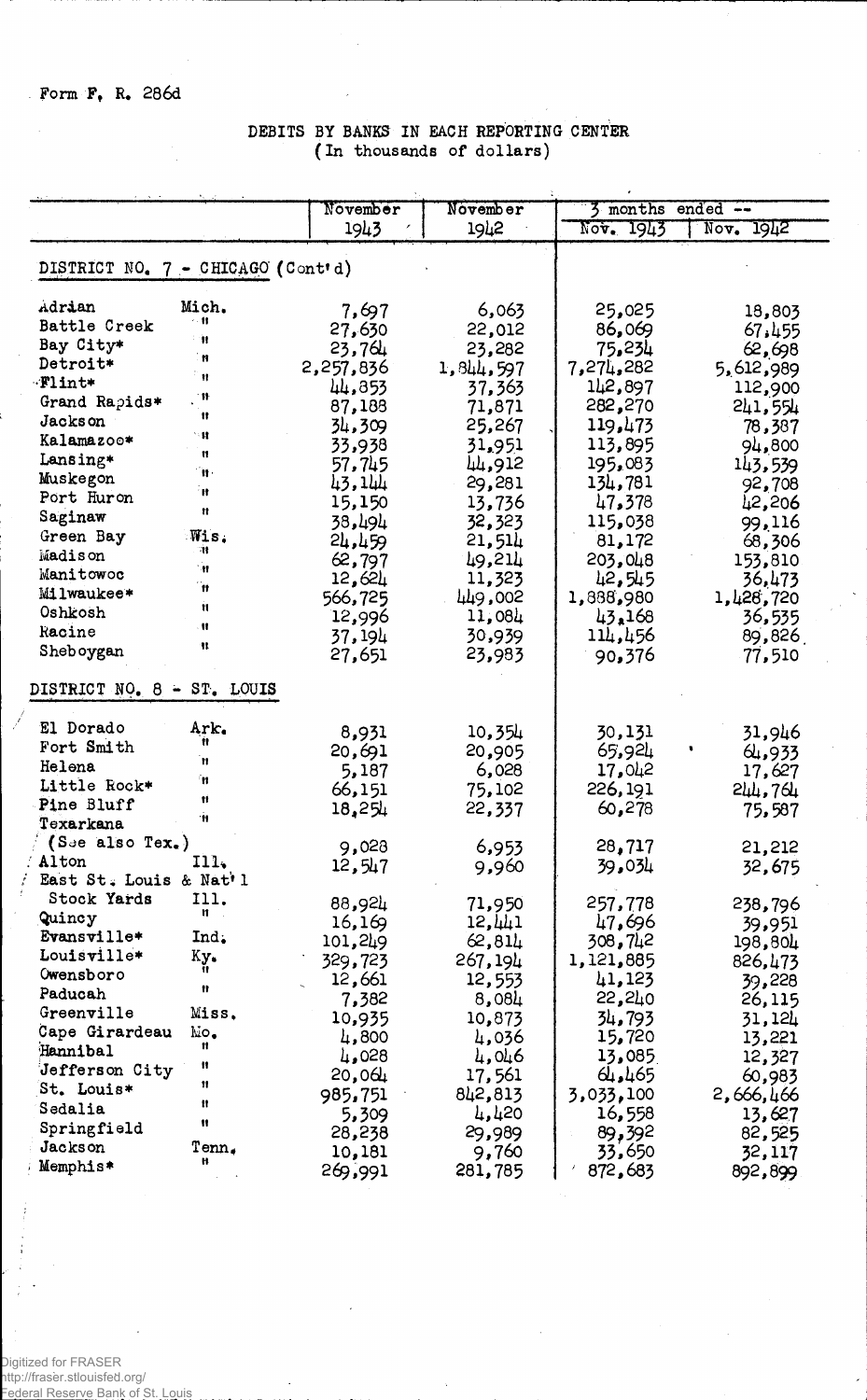## Form F, R, 286e

 $\bar{z}$ 

# DEBITS BY BANKS IN EACH REPORTING CENTER (In. thousands of dollars)

|                                        | November          | November         | 3 months ended -- |                  |
|----------------------------------------|-------------------|------------------|-------------------|------------------|
|                                        | 1943              | 1942             | Nov. 1945         | Nov. 1942        |
|                                        |                   |                  |                   |                  |
| DISTRICT NO. 9 - MINNEAPOLIS           |                   |                  |                   |                  |
| Minn.<br>Duluth*                       | 84,427            | 73,045           | 256,950           | 211,688          |
| Ħ<br>Mankato                           | 8,408             | 7,763            | 26,407            | 23,066           |
| n<br>Minneapolis*                      | 643,850           | 488,648          | 2,145,068         | 1,583,952        |
| Ħ<br>Red Wing                          | 3,075             | 2,494            | 9,875             | 7,782            |
| Ħ<br>Rochester                         | 9,618             | 7,523            | 31,158            | 25,355           |
| Ħ<br>St. Cloud                         | 5,965             | 5,205            | 19,502            | 18,327           |
| Ħ<br>St. Paul*                         | 304,232           | 246,737          | 982,588           | 749,244          |
| Ħ<br>South St. Paul                    | 65,958            | 66,411           | 183,122           | 183,511          |
| 11<br>Winona                           | 9,219             | 8,009            | 29,121            | 24,092           |
| Mont.<br>Billings*                     | 20,924            | 18,736           | 60,468            | 55,077           |
| n<br>Butte                             | 26,674            | 26,883           | 80,901            | 81,774           |
| Ħ<br>Great Falls<br>11                 | 26,803            | 20,615           | 89,452            | 69,052<br>43,780 |
| Helena*                                | 15,061            | 13,597           | 49,581            | 42,507           |
| N. Dak.<br>Bismarck<br>Ħ               | 17,792            | 15,133           | 54,676            | 7,777            |
| Dickinson<br>Ħ                         | 3,358             | 2,894            | 10,259            | 95,474           |
| Fargo*<br>$\mathbf{H}$ .               | 34,407            | 33,759           | 107,539           | 23,612           |
| Grand Forks*<br>Ħ                      | 11,872            | 8,656            | 33,142            | 7,988            |
| Jamestown<br>Ħ                         | 3,679             | 2,709            | 10,892            | 21,009           |
| Minot                                  | 9,051             | 7,425            | 28,620            | 22,559           |
| S. Dak.<br>Aberdeen*<br>$\mathbf{u}$ . | 8,633             | 7,418<br>29,508  | 29,412<br>117,230 | 93,091           |
| Sioux Falls                            | 37,371            | 14,385           | 38,151            | 44,762           |
| Wis.<br>Eau Claire<br>n                | 11,187            | 10,937           | 44,400            | 34,156           |
| La Crosse<br>Ħ                         | 14,394            | 9,225            | 35,933            | 27,225           |
| Superior*                              | 10,977            |                  |                   |                  |
| DISTRICT NO. 10 - KANSAS CITY          |                   |                  |                   |                  |
| $\text{Col}_\bullet$                   |                   | 27,025           | 74,274            | 79,380           |
| Colorado Springs*<br>Ħ                 | 24,920<br>303,939 | 283,443          | 966,148           | 853,962          |
| Denver*<br>Ħ<br>Grand Junction         | 7,745             | 4,831            | 24,572            | 15,803           |
| 11<br>Greeley                          | 10,984            | 7,372            | 32,961            | 22,107           |
| $\mathbf{H}$<br>Pueblo*                | 23,941            | 29,521           | 65,421            | 94,440           |
| Kans.<br>Atchison                      | 6,066             | 4,313            | 17,710            | 13,797           |
| Ħ<br>Emporia                           | 7,000             | 6,438            | 20,519            | 18,018           |
| n<br>Hutchinson                        | 23,661            | 19,758           | 68,358            | 55,504           |
| Ħ<br>Independence                      | 3,993             | 4,754            | 13,187            | 13,821           |
| Ħ<br>Kansas City*                      | 36,536            | 31,683           | 113,396           | 95,121           |
| Ħ<br>Lawrence                          | 5,759             | 5,705            | 19,154            | 17,221           |
| Ħ<br>Pittsburg                         | 5,938             | 7,236            | 20,640            | 22,912           |
| n<br>Salina                            | 20,215            | 17,681           | 63,767            | 58,003           |
| n<br>Topeka*                           | 47,969            | 44,870           | 162,221           | 129,928          |
| $\mathbf H$ .<br>Wichita*              | 152,908           | 109,082          | 500,701           | 349,898          |
| Mo.<br>Joplin*                         | 15,107            | 11,996           | 48,782            | 39,298           |
| n<br>Kansas City*                      | 617,518           | 500,555          | 1,916,587         | 1,575,482        |
| Ħ<br>St. Joseph*                       | 59,292            | 41,666           | 174,202           | 127,760          |
| Neb.<br>Fremont                        | 6,420             | 6,612            | 20,380            | 18,500           |
| Ħ.<br>Grand Island<br>Ħ                | 11,953            | 12,582           | 39,266            | 36,406           |
| Lincòln<br>Ħ                           | 46,157            | 37,055           | 146,621           | 115,780          |
| Omaha*                                 | 311,813           | 261,453          | 989,061           | 800,296          |
| N. M.<br>Albuquerque*                  | 29,963            | 29,682           | 91,089            | 84,453           |
| Okla.<br>Bartlesville*<br>U.           | 37,855            | 30,568           | 112,413           | 95,513           |
| Enid<br>n                              | 18,930            | 12,538           | 55,158            | 39,395<br>6,283  |
| Guthrie<br>11                          | 2,571             | 2,156            | 7,265<br>49,694   | 50,798           |
| Muskogee*<br>Ħ                         | 15,030            | 16,402           | 385,685           | 446,959          |
| Oklahoma City*<br>n                    | 118,293           | 153,749          | 11,230            | 9,269            |
| Okmulgee<br>11                         | 3,825             | 3,383            | 684,804           | 562,371          |
| Tulsa*                                 | 223,778           | 173,685<br>6,460 | 29,242            | 28,320           |
| Wyo.<br>Casper<br>11                   | 9,598             |                  | 51,485            | 43,270           |
| Cheyenne                               | 14,444            | 13,458           |                   |                  |

 $\hat{\Sigma}_\chi$ 

Digitized for FRASER

http://fraser.stlouisfed.org/ Federal Reserve Bank of St. Louis